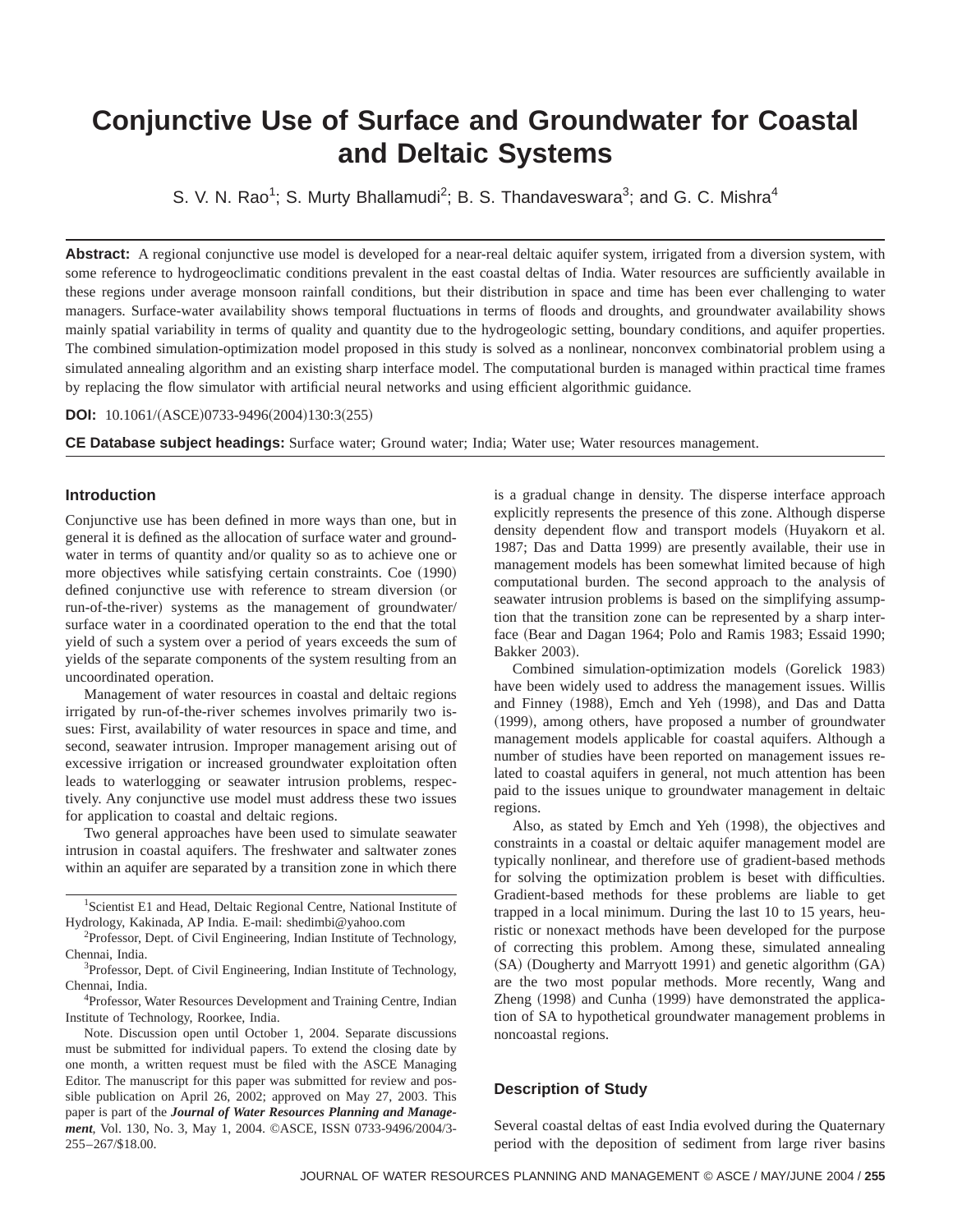over geologic time. The deltas are highly productive aquifers with intense agricultural activity. Traditionally, the land use has been mostly rice cultivation during the two main seasons, each of 6 months' duration, that is, the monsoon (Kharif crop) and nonmonsoon (Rabi crop) seasons. The Rabi crop is fully dependent on irrigation from diversion schemes or from groundwater sources. A third crop is also grown in some areas but is not very common. The silty-clayey alluvial aquifers are mostly unconfined, with a shallow water table that exhibits flat gradients. The spatial variability of fresh groundwater in deltas depends mainly upon hydrogeologic setting, proximity to the sea, and the presence of paleochannels. The hydrology of deltas is largely influenced by erratic monsoon rainfall that affects groundwater recharge during the monsoon season and surface-water availability during both seasons. This poses challenges to optimal utilization of water resources in the deltaic areas.

In the present study, an operational planning model is developed on a regional basis (macro level) for conjunctive use of surface water and groundwater in a coastal and deltaic environment under existing irrigation from a diversion system. In this study, conjunctive use is defined as the allocation of surface water and groundwater such that groundwater storage is induced at suitable locations during surplus (mainly monsoon season) surfacewater flows and depleted during both periods. Single- and dualobjective management models are formulated as combinatorial optimization problems. The two objectives are minimization of the operational cost of supplying and providing surface water and groundwater at the demand centers, and maximization (or conservation) of groundwater storage in space and time.

One of the main focuses of this study is to address the fluctuation in the availability of surface-water and groundwater resources in space and time through conjunctive use. Flow simulation is accomplished using the SHARP interface model (Essaid 1990), which is suitable for a coastal environment on a regional basis. The computational time burden associated with a heuristic search method is reduced by replacing the SHARP simulator with a trained artificial neural network (ANN) at points of interest and through efficient algorithmic guidance. Although the study area has some reference to the hydrogeoclimatic conditions prevalent in the east coastal deltas of India, only hypothetical or idealized examples are used to illustrate the application of the concept and methodology.

#### **Model Formulation**

The model is formulated as an operational planning model, and the infrastructure is assumed already in place. The management model is formulated to meet the consumptive demands through optimal allocation of surface water and groundwater in space and time. The irrigation requirements are met from a diversion structure (surface water) and groundwater sources in the delta system. The water table is assumed to be below the root zone, such that groundwater is available only by pumping. The surface-water availability shows temporal fluctuations in terms of floods and drought conditions. The fresh groundwater availability shows spatial variability due to the hydrogeologic setting, aquifer properties, and boundary conditions. These spatial and temporal variations in the surface water and groundwater common to deltaic systems are embedded as constraints within the management model. The water-quality constraint is met indirectly by ensuring that well screens are above the freshwater-saltwater interface.

In the course of developing and testing the proposed methodology, hypothetical data sets representing a simplified unconfined



deltaic aquifer system  $(Fig. 1)$  are used. The aquifer system is assumed to be unconfined, with fresh water and saltwater separated by a sharp interface. The SHARP model, as discussed later, simulates the unconfined aquifer flow system as a single layer in an isotropic, homogeneous system. The river branches and sea are assumed to be constant head boundaries. Average rainfall recharge, surface-water availability, and demand during each time period (monsoon or nonmonsoon season) are inputs to the model, which uses time steps of 6 months for macro level operational planning and hence uses volumes as input rather than rates. However, the volumes are converted into rates while running the SHARP model over the seasonal time step.

The management model of this aquifer system involves two conflicting objectives and constraints pertaining to decision and state variables. The model is required to conjunctively allocate groundwater (decision variable) and surface water at each of the demand centers representing a response zone in the deltaic region so as to minimize operational costs, maximize groundwater reserves (or minimize drawdown volumes as a surrogate objective) at the end of the planning horizon, and satisfy a given set of constraints in space and time. The groundwater pumpages are allowed to take negative, zero, or positive values within a specified range. It is important to note that groundwater pumpages take negative values (injection) only if surplus surface water is available. Further, at a specific time and location (demand center), either injection or pumpage can occur; both cannot occur simultaneously.

Surface-water allocation takes only positive values so as to meet the balance of demand and is also subject to a certain minimum flow. The minimum-flow constraint reflects operational considerations that the canal cannot be operated unless a certain minimum discharge is maintained. The state variables include freshwater heads, saltwater heads, and interface elevations. The objectives and constraints of the problem are formulated either directly as functions of decision variables, indirectly as a function of state variables, or both. The problem has a nonlinear objective function and nonlinear constraints. Since two conflicting objectives have to be optimized, the final choice has to be made from a tradeoff curve. Mathematically, the two objectives are formulated as follows:

#### **Cost Objective**

Min 
$$
Z_1 = \sum_{n=1}^{N} \left[ \sum_{k=1}^{K} C_{s \cdot k} \{D_{k,n} - Q_{g \cdot k,n}\} + \sum_{k=1}^{K} C_{g \cdot k} |Q_{g \cdot k,n}| \right]
$$
 (1)

#### **Drawdown Volume (Surrogate) Objective**

Min 
$$
Z_2 = \sum_{i=1}^{I} \sum_{j=1}^{J} [(L_{i,j} - h_{f_{i,j,N}})A]
$$
 (2)

subject to: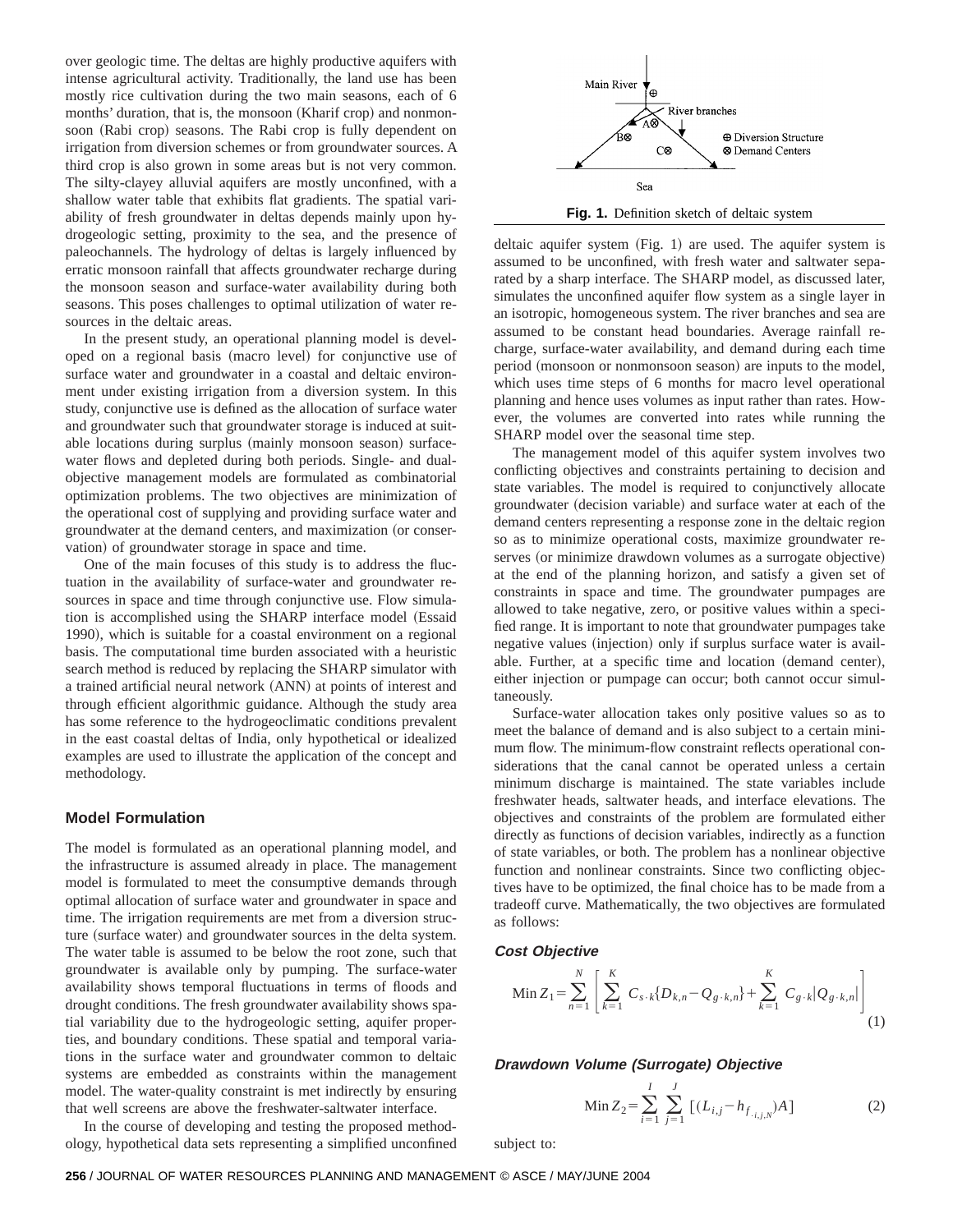

**Fig. 2.** Coastal aquifer system as represented in SHARP model

1. Surface-water minimum-flow constraint at each demand location and time period

$$
Q_{s \cdot k,n} = D_{k,n} - Q_{g \cdot k,n} \geq Q_{\min} \quad \forall \quad k \quad \text{and} \quad n \tag{3}
$$

2. Surface-water availability constraint for each time period

$$
\sum_{k=1}^{K} (D_{k,n} - Q_{g \cdot k,n}) \leq Q_n \quad \forall \; n \tag{4}
$$

3. Drawdown elevation (head) constraint at each node

$$
\mathbf{h}_{f(i,j,n)} \geq \mathbf{H}_{\min(i,j)} \quad \forall \quad i, \quad j, \quad \text{and} \quad n \tag{5}
$$

4. Waterlogging constraint at each node

$$
\mathbf{h}_{f(i,j,n)} \leq \mathbf{H}_{\text{max}(i,j)} \quad \forall \quad i, \quad j, \quad \text{and} \quad n \tag{6}
$$

5. Interface elevation constraint at coastal nodes

$$
\mathbf{z}_{(i,j,n)} \leq \mathbf{Z}_{\min(i,j)} \quad \forall \quad i, \quad j, \quad \text{and} \quad n \tag{7}
$$

- 6. Hydraulic response equations (continuity) of the simulator in which,  $C_s$ =cost of providing unit surface water;  $C_g$ =cost of providing unit supply from ground water source;  $D_k$ =demand at center *k* [L<sup>3</sup>];  $L_{i,j}$ =ground elevation at node  $i$ , *j*[*L*];  $h_{f(i,j)}$ =fresh water head at node *i*, *j*[*L*<sup>3</sup>];  $Q_g$ =volume of water supplied from ground water source  $[L<sup>3</sup>]$ ;  $Q<sub>s</sub>$ =volume of water supplied from surface source [ $L^3$ ]; *N*=number of the time periods (seasonal); *I*=number of rows;  $J$ =number of columns;  $K$ =number of demand centers;  $Q_n$ = surface-water availability for *n*th time period; *A*=area of the grid node [L<sup>2</sup>];  $Q_{min}$ =minimum flow in the canal  $[L^3]$ ;  $H_{min(i,j)}$ =prescribed minimum head at node  $i$ , *j* [L];  $H_{\text{max}(i,j)}$ =prescribed maximum head at node  $i$ , *j*[L];  $z_{i,j,n}$ =interface elevation at node *i*, *j* and the end of period *n* [L]; and  $z_{\text{max}(i,j)}$ =prescribed interface elevation at node  $i$ , $j[L]$ .
- 7. As all facilities are assumed to be in existence, no capital costs are considered and all unit costs pertain only to energy, operation, and maintenance. The cost function is linear for surface-water supplies but nonlinear for groundwater pumpages, as it is a function of both discharge (unit volume) and head (or depth). The unit cost of groundwater is assumed to be cheaper than surface water at some midpoint in the delta. The unit costs at other locations are computed relatively. The unit cost of injected water is much more expensive as it

involves both surface-water transport and injection under pressure. A high unit cost of injected water is assumed in this study, independent of location and depth.

#### **Solution Methodology**

The methodology adapted in this study uses a combined simulation-optimization approach (Gorelick 1983). A code was developed by interfacing the SA algorithm (optimizer) with the SHARP model as a subroutine. The SHARP simulator is subsequently replaced with the ANN model to reduce computational burden. The simulator (SHARP model), the optimizer (SA algorithm), and the ANN are briefly discussed below.

#### **Flow Model—SHARP as Simulator**

SHARP (Essaid 1990), the multilayered, two-fluid sharp interface model used in this study, is a quasi-3D finite-difference model. It simultaneously solves the freshwater and saltwater flow equations coupled by the boundary condition at the interface such that the pressures are equal on either side (Fig. 2). The coupled, nonlinear partial differential equations given below must be solved at each node:

$$
[S_f B_f + n(\alpha + \delta)] \frac{\partial h_f}{\partial t} - n(1 + \delta) \frac{\partial h_s}{\partial t}
$$
  
=  $\frac{\partial}{\partial x} \left( B_{fx} K_{fx} \frac{\partial h_f}{\partial x} \right) + \frac{\partial}{\partial y} \left( B_{fy} K_{fy} \frac{\partial h_f}{\partial y} \right) + Q_f$  (8)

$$
[S_{s}B_{s} + n(1+\delta)] \frac{\partial h_{s}}{\partial t} - n\delta \frac{\partial h_{f}}{\partial t}
$$

$$
= \frac{\partial}{\partial x} \left( B_{sx} K_{sx} \frac{\partial h_s}{\partial x} \right) \left( 1 + \frac{\partial}{\partial y} \left( B_{sy} K_{sy} \frac{\partial h_s}{\partial y} \right) + Q_s \right)
$$
 (9)

$$
z_i = (1 + \delta)h_s - \delta h_f \tag{10}
$$

in which, *n*=effective porosity;  $\alpha = 1$  for an unconfined aquifer, 0 for confined aquifer;  $h_f$ ,  $h_s$ =fresh and saltwater hydraulic heads [L];  $S_f$ ,  $S_s$  = fresh and saltwater specific storage  $[L^{-1}]$ ;  $K_{fx}$ , $K_{sx}$ , $K_{fy}$ , $K_{sy}$ =fresh and saltwater hydraulic conductivity in *x* and *y* directions  $[L T^{-1}]$ ;  $B_f$ ,  $B_s$  = fresh and saltwater saturated thickness [L];  $Q_f$ ,  $Q_s$ =fresh and saltwater source/sink terms (pumpage, recharge  $[L T^{-1}]$ ;  $z_i$ =interface elevation [L];  $\delta$  $=\gamma_f/(\gamma_s-\gamma_f)$ ; and  $\gamma_f, \gamma_s$ =fresh water and saltwater specific weights  $[M L^{-2} T^{-2}].$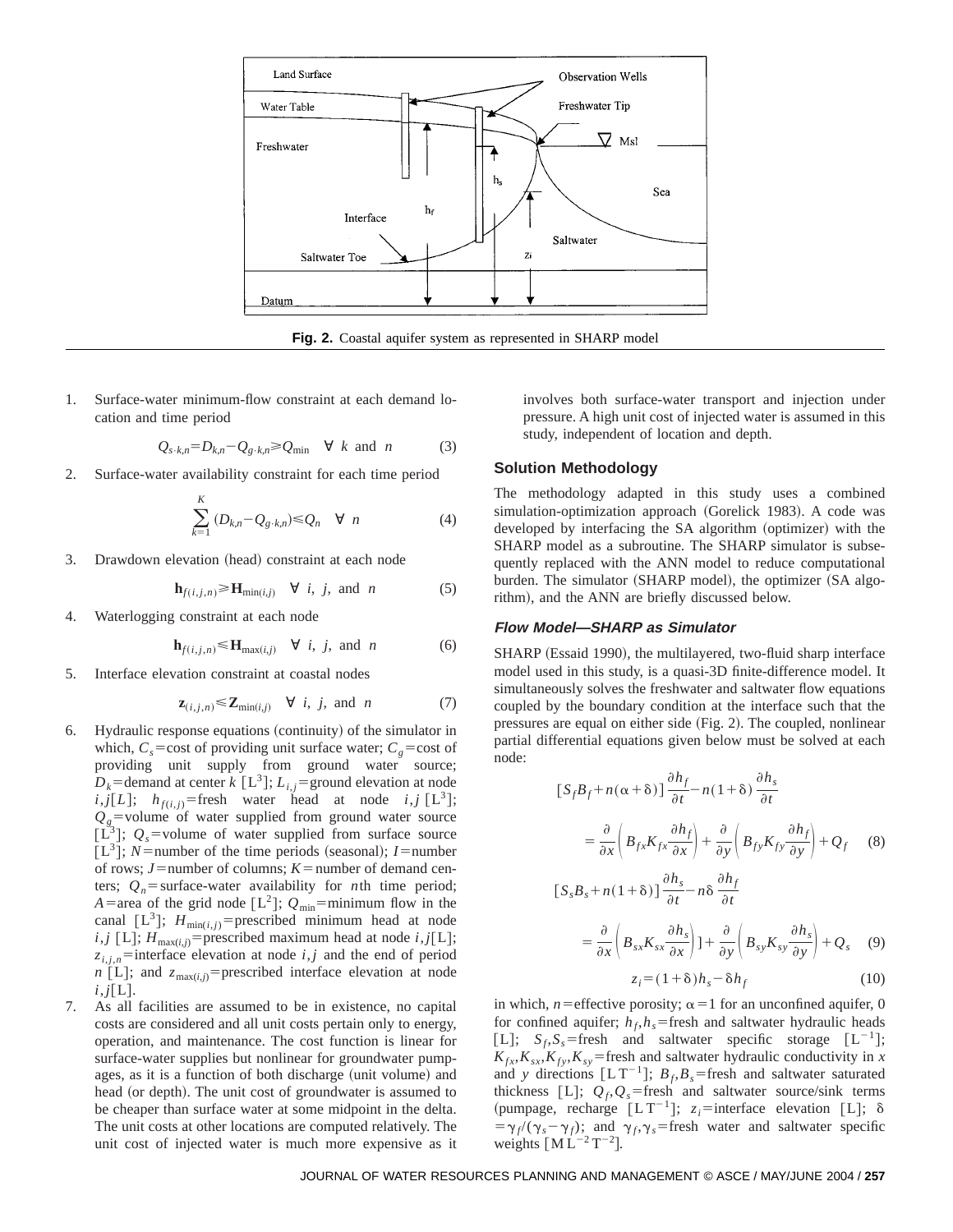#### **Simulated Annealing Algorithm**

In this study a simulated annealing  $(SA)$  algorithm is used so that a near-optimal solution can be obtained for the management problem. The SA algorithm with the perturbation procedure is suitable for discrete values of decision variables. Therefore, although groundwater pumpages and surface-water allocations are typically continuous variables, they are treated as discrete variables in this study. Also, these variables could be considered as discrete variables from practical and operational considerations. First, for an allocation model using seasonal time steps, the primary objective is only to arrive at a broad macro-level operational planning schedule; second, pumps have discrete capacities and canals must be operated for certain minimum flows.

It may also be noted here that the inaccuracies arising out of the above treatment can be further reduced by implementing the SA algorithm along with the bracketing procedure (Dougherty and Marryott 1991). Therefore, in the present study groundwater pumpages are considered discrete variables and the model is solved as a combinatorial problem. In the proposed conjunctive use model, since groundwater pumpages/injections assume discrete values, the surface water (although not a decision variable) also assumes discrete values because it must meet the balance of the demand (through constraints) at any point in space and time. It is assumed that the pump capacities and canal capacities are consistent within the range of decision variables used for pumping/injection and delivery of surface water from the diversion point to the demand center.

SA is a heuristic algorithm to find near-optimum solutions (Kirkpatrick et al. 1983). In this method, each decision variable is restricted to a set of possible discrete values. Each combination of decision variables, that is, the decision vector, is called a configuration. For example if there are five decision variables and each is allowed to take a value from a set of 10 possible discrete values, then there would be  $10<sup>5</sup>$  configurations. The set of all possible combinations constitutes the configuration space. The basic idea of the method is to generate a random configuration (trial point) iteratively through perturbation and evaluate the objective function and the constraints after determining the state variables by using the simulator.

If the trial point results in infeasibility, that is, if the constraints are violated, it is rejected and a new point is generated. If the trial point is feasible and the objective functions value is smaller than the current best value (for a minimization problem), then the point is accepted and the record for the best value is updated. If the trial point results in feasibility but the objective function is higher than the current best value, then the trial point is either accepted or rejected using the Metropolis criterion (Metropolis et al. 1953). This is implemented by generating a random deviate, uniformly distributed on the interval  $(0,1)$ . If the random deviate thus generated is smaller than the acceptance probability, then the uphill move is accepted.

In computing the probability for the acceptance of an uphill move, a parameter called temperature is used. For the optimization problem, this temperature can be a target value for the cost function corresponding to a global minimum. Initially, a larger temperature or target value is selected. As the trials progress, this value is progressively reduced using a cooling factor. The acceptance probability of uphill moves steadily decreases to zero as the temperature is reduced. Thus, in the initial stages the method is likely to accept worse configurations, while in the final stages, the worse designs are almost always rejected.



**Fig. 3.** Scheme of solution procedure using simulated annealing

The entire process is terminated after performing a fairly large number of trials or chains (iterations). The strategy avoids getting trapped in a local minimum. The initial temperature, cooling factor, chain length, and termination criteria are referred to as annealing parameters. These are difficult to determine (Wang and Zheng 1998), but certain guidelines have been defined by Dougherty and Marryott (1991), Cunha (1999), and others, for choosing the values of these parameters.

#### **Algorithmic Guidance**

The algorithmic representation of the SA along with the SHARP simulation model is shown in Fig. 3. The SA code generates a random configuration, modifies the SHARP input file, executes the simulation model, and verifies the constraints during each iterative step (referred to as a chain). Thus the optimizer  $(SA)$ calls the external simulator (SHARP) repeatedly. The SA explores the objective function's nonconvex surface randomly and tries to optimize the function while moving both uphill and downhill. Once the termination criterion is met, the optimal solution corresponds to the minimum cost configuration. As the number of decision variables and constraints increases or as the constraints get tighter, the number of infeasible solutions also increases. Therefore, two procedures are adopted to reduce the computational time burden. First, an efficient algorithmic guidance is used to generate only feasible configurations. This includes a perturbation procedure called excursion limiting for early convergence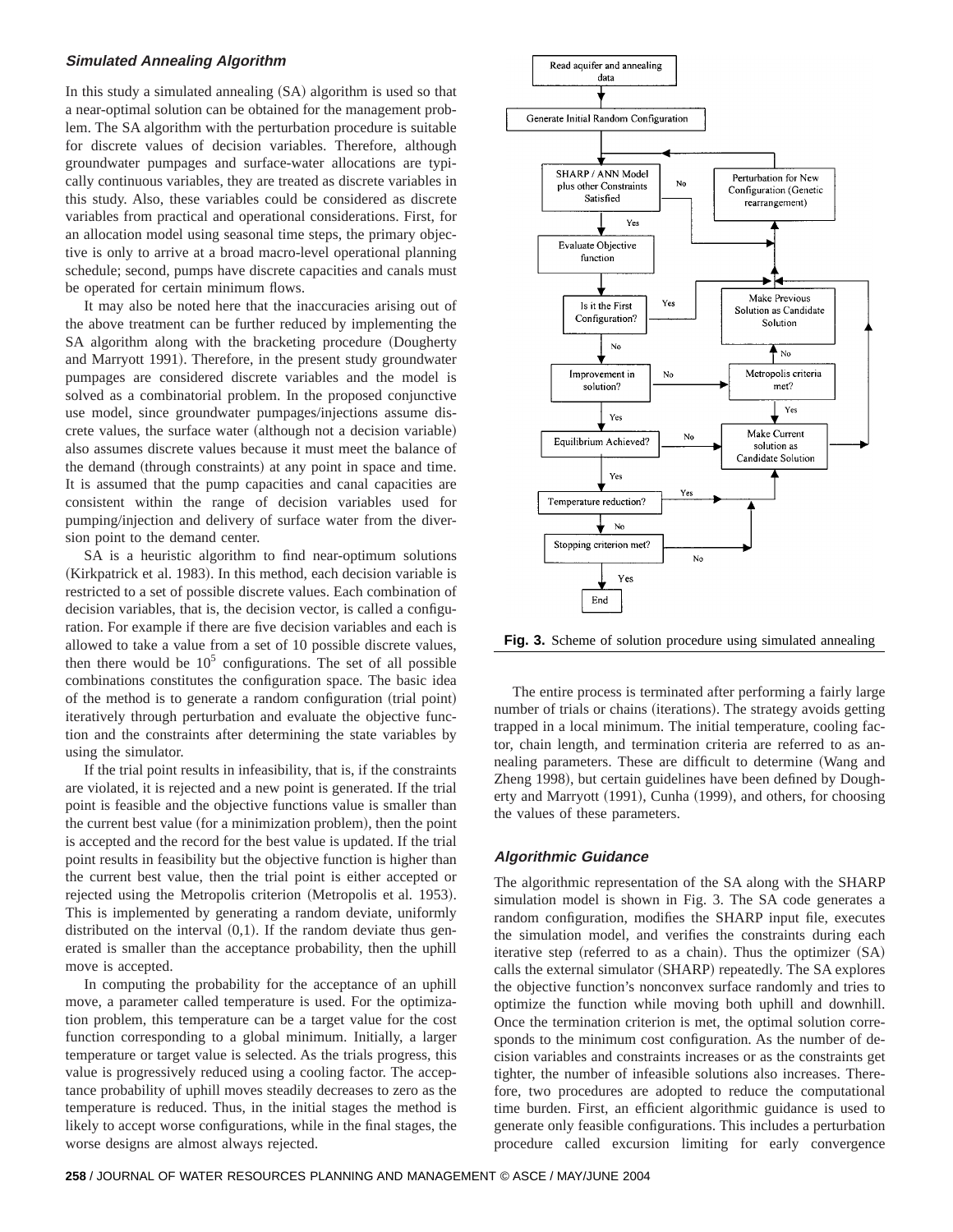

**Fig. 4.** Sketch of hypothetical deltaic system

(Dougherty and Marryott 1991). Second, the simulator is replaced by a trained ANN to obtain the values of the state variables at points of interest.

Algorithmic guidance ensures that only feasible configurations are generated before the simulator is called. This is made possible by terminating trial configurations that are infeasible at the earliest stage, rather than verifying supply and demand constraints after generating the whole configuration. The perturbation procedure used in this study (genetic rearrangement) has been discussed in detail by Dougherty and Marryott (1991).

#### **Artificial Neural Network as Simulator**

The optimization process involves calling the simulator several thousands of times to verify the constraints. This involves a significant amount of computational time. The computational burden is generally high in all combined simulation-optimization models and more so with heuristic methods, and hence there is a need to reduce this computational time. This is largely achieved in this study by replacing the SHARP model with trained neural networks.

ANN is discussed in detail in ASCE Task Committee (2000), Aly and Peralta (1999), and the ANN toolbox of *MATLAB* (2000). In this study a feedforward, error back-propagation network is used wherein the goal of ANN is to establish a relation of the form

$$
(Y^m) = f(X^n) \tag{11}
$$

where  $X^n = n$ -dimensional input vector consisting of  $x_1, x_2, \ldots, x_n$ ;  $Y^m = m$ -dimensional output or target vector consisting of resulting variables of interest  $y_1, y_2, \ldots, y_n$ ; and  $f(.)$  $=$  commonly used sigmoidal transfer function given by

$$
f(t) = 1/[1 + \exp(-t)]
$$
 (12)

The network is trained to determine the weights and biases so as to minimize the error function given by

$$
E = \sum_{P} \sum_{p} (y_i - t_i)^2
$$
 (13)

where  $y_i$ =ANN output;  $t_i$ =desired output; *p*=number of output nodes; and *P*=number of training patterns or data sets.

### **Results and Discussions**

The conjunctive use allocation model is discussed in three stages with the help of simple illustrative examples. The purpose here is to obtain a clear understanding of concept and methodology. The three stages are

- 1. Conjunctive use in space for the cost objective (one time period with several demand centers—Example 1);
- 2. Conjunctive use in time for the drawdown volume objective (one demand center with several time periods—Example 2); and
- 3. Conjunctive use in space and time for both cost and drawdown volume objectives (combination of 1 and 2 above— Example 3).

The conjunctive-use-in-space model with the cost objective primarily seeks to address the spatial variability in the availability of surface-water and groundwater resources and their resulting costs. The unit cost of surface water varies linearly in space and is based on transport and losses that increase with distance of the delivery point from the diversion point. The unit cost of groundwater, however, does not vary with space (except depth). The conjunctive-use-in-time model seeks to address the temporal fluctuations in monsoon rainfall input and consequent variations in surface-water availability and groundwater recharge. This model stores or conserves groundwater in the subsurface (or saturated) zone through injection during surplus periods and pumps during both periods to meet the demand in space and time. This is achieved by minimizing the drawdown volume objective. The conjunctive-use-in-space-and-time model seeks to combine both objectives that must be commonly addressed in any real system.

#### **Conjunctive Use in Space**

In Example 1, the simplified deltaic system shown in Fig. 1 is considered for one time period with three demand centers at A, B, and C. The availability and extent of fresh groundwater in deltaic systems may be limited from various considerations, depending on boundary conditions such as proximity to the sea, depth of interface, depth of drawdown (based on sustainable recharge), and aquifer properties. In this example the interface depth constraint applies only to wells closer to the coast.

The idealized unconfined aquifer system was discretized in the form of a delta (triangle), as shown in Fig. 4. The delta is assumed to be sloping toward the sea in a stepped manner, with ground elevations at A, B, and C being 10, 7, and 5 m, respectively, with respect to mean sea level. The boundary conditions encountered in near-real conditions are considered, as shown in Fig. 5. The river branches were assigned constant head boundary conditions, with head ranging from 7 to 0 m, decreasing linearly toward the sea. The sea boundary was similarly represented as a constant head boundary with zero elevation. Table 1 shows the aquifer properties used as input for the SHARP model. The initial groundwater levels were set at steady-state conditions.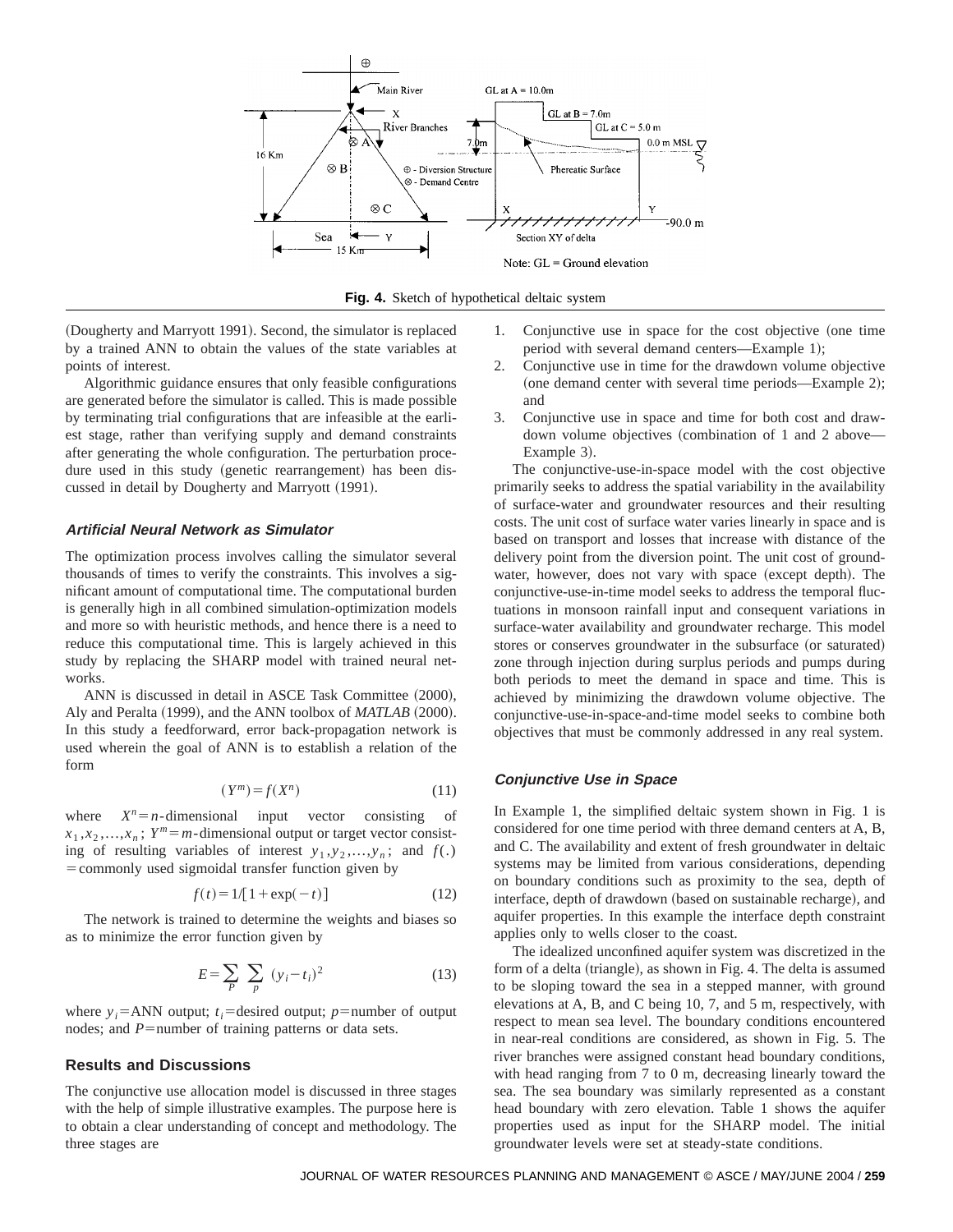

**Fig. 5.** Finite-difference grid for SHARP model

In this example, only three demand centers are considered, which implies three decision variables. Each decision variable was allowed to take 10 possible values (Table 2), resulting in  $10<sup>3</sup>$ configurations. The supply and demand at the three points for one season (183 days) in terms of volume are shown in Figs.  $6(a-c)$ . The surface-water supply was restricted to 4.5 units (1 unit  $=10^6$  m<sup>3</sup>); the demand at A, B, and C was assumed as 3.5, 2.5, and 2 units, respectively; and the depth of each well was assumed as 50 m (that is, location of screen) from ground level. The interface depth was constrained at an elevation of  $-60$  m for the coastal node (that is,  $Z_{\text{min}}$  at location C), and the drawdown elevations  $(H_{\min})$  at A, B, and C were restricted to 3, 2, and 1 m, respectively. Similarly, the upper bounds, that is,  $H_{\text{max}}$  from waterlogging considerations, were set at 9, 6, and 4 m, respectively. A minimum flow of 0.5 unit of surface water at each location was also imposed. The unit costs (in some monetary units) of surface water and groundwater are listed in Table 3.

The conjunctive-use-in-space model was implemented for the cost objective using the SA procedure presented in Fig. 3. As the problem is of small size (three decision variables), the optimal solution obtained by the proposed model could be verified directly by enumeration. The annealing parameters corresponding to initial temperature, reduction factor, chain length, and termination criterion were set at 5, 0.2, 300, and 4, respectively. The

**Table 1.** Aquifer Properties Used as Input to SHARP Flow Model  $(Example 1)$ 

|                | Parameter                                                              | Value                        |
|----------------|------------------------------------------------------------------------|------------------------------|
| $\mathbf{1}$ . | Area                                                                   | $120 \text{ km}^2$           |
|                | 2. Hydraulic conductivity                                              | $2.05E - 04m/s$              |
|                | 3. Specific storage of fresh/saltwater                                 | $1.0E - 07/m$                |
| 4.             | Porosity                                                               | 0.3                          |
|                | 5. Areal recharge (10% of mean rainfall)                               | $5.7E - 09$ m/s <sup>a</sup> |
|                | 6. Grid spacing $(\Delta x)$                                           | $1,000 \; \mathrm{m}$        |
|                | 7. Grid spacing ( $\Delta y$ except last two rows being 500 m) 1,000 m |                              |
| 8.             | Time step ( $\Delta t$ = one season = 6 months)                        | 183 days                     |
|                | 9. Specific gravity of seawater                                        | 1.025                        |
|                | 10. Aquifer thickness                                                  | $100 \text{ m}$              |

selection of annealing parameters is not of much significance for the small problem considered here, but for problems involving many decision variables, they need to be chosen judiciously, as discussed in later sections.

The global optimal minimum cost solution obtained using SA and SHARP and also from enumeration was 20.5 monetary units  $(MU)$  and is shown in Fig.  $6(d)$ . At A the model tries to allocate maximum surface water, since it is nearest to the surface-water source, where the relative cost of surface water is lower than groundwater. However, it restricts surface water to only 2 units and groundwater to 1.5 units, since groundwater availability is restricted by drawdown elevation constraint at B and C. At B the relative cost of surface water and groundwater enables the model to choose 1.5 units of surface water and 1 unit of groundwater at B. At location C the drawdown constraint forces the model to allocate one unit each for surface water and groundwater. The negative pumpages (injection), however, do not enter the optimal solution as they involve high cost. The negative pumpages and waterlogging constraint become relevant for the conjunctive-usein-time model, where cost is not a consideration, as discussed in the next section.

The groundwater levels at A, B, and C at the beginning of simulation (that is, at the steady-state condition) were  $5.02, 2.82$ , and 1.7 m, respectively, and the interface elevation at C for the steady-state condition was  $-68.1$  m. The simulated water levels at the end of the time period, corresponding to the optimal groundwater pumpages, were 4.11, 2.36, and 1.20 m at A, B, and C, respectively, and also the interface depth at C was  $-67.6$  m. It is important to note that at the coastal node C, while the groundwater level fell from  $1.7$  to  $1.2$  m (drawdown elevation constraint set at 1.0 m), the interface moved upward from  $-68.1$  to  $-67.6$ m (interface elevation constraint set at  $-60.0$  m) for the optimal configuration. If, however, the drawdown elevation constraint is relaxed from 1.0 to 0.75 m, an improved optimal solution

**Table 2.** Discrete Values of Groundwater (10<sup>6</sup> m<sup>3</sup>) Decision Variables (Extraction/Injection in Volume)

| Starting value | Step | Ending value | Number of values |
|----------------|------|--------------|------------------|
| $-2.0$         | 0.5  | 2.5          | 10               |

<sup>a</sup>Varies with mean rainfall for examples 2 and 3.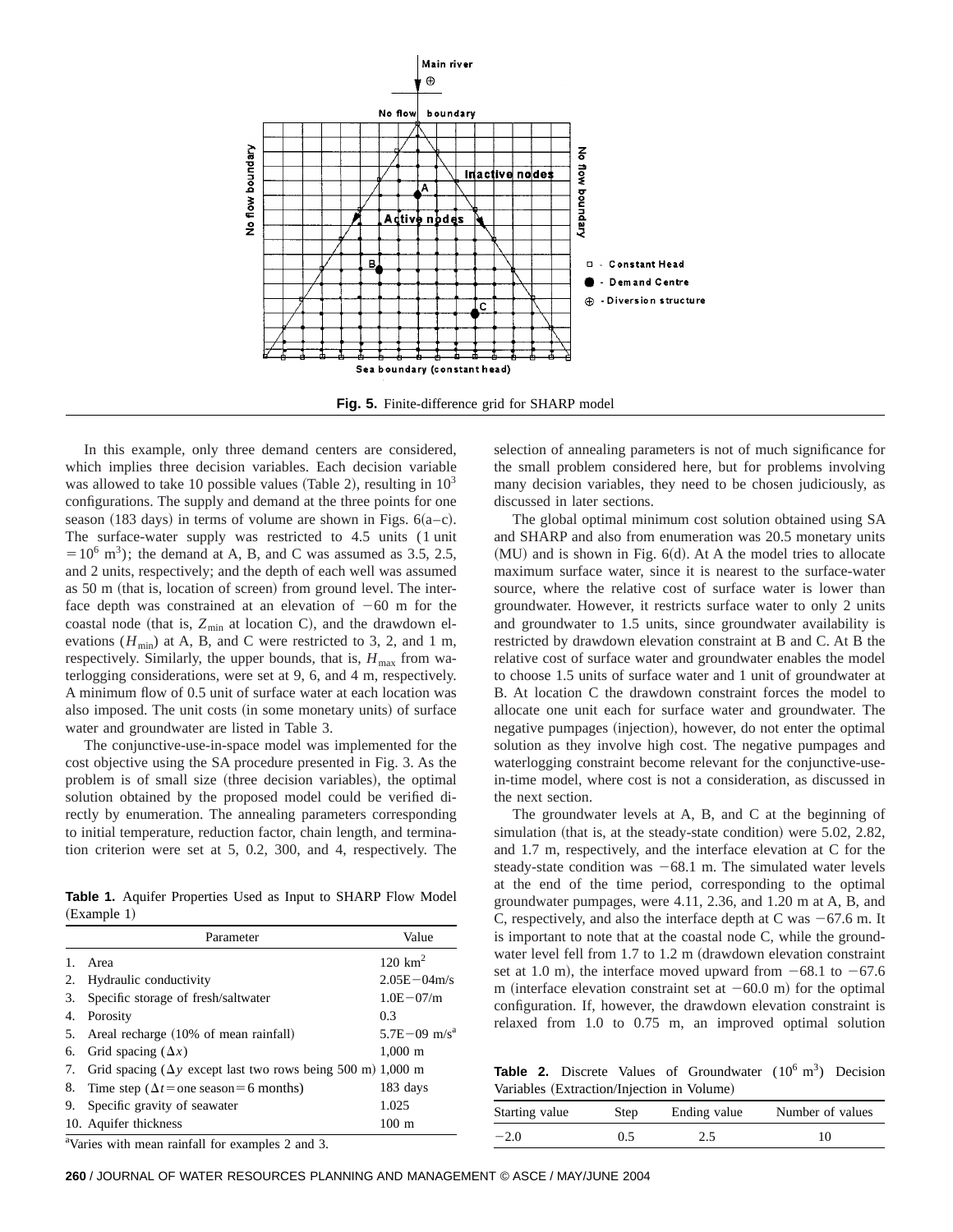

 $(19.4 \text{ MU})$  was obtained with an increase in groundwater pumping at  $C$  (that is, 1.5 units instead of 1.0 unit). For this solution the drawdown elevation and interface elevation at C were computed as 0.8 and  $-67.3$  m, respectively. Thus the optimal solutions in the present case are limited by the drawdown elevation constraint rather than the interface elevation constraint. In general, interface responses are slow, relative to head.

#### **Conjunctive Use in Time**

In Example 2, the simplified deltaic aquifer system discussed in the previous section is considered with one demand center. Under conditions typical of the Indian subcontinent, the monsoon rain-

Table 3. Unit Costs of Surface Water and Groundwater (in Monetary Units)

| Location                 | Unit cost | Depth range (m) |
|--------------------------|-----------|-----------------|
| Surface water            |           |                 |
| A                        | 1.0       |                 |
| B                        | 1.5       |                 |
| $\mathcal{C}$            | 2.0       |                 |
| Groundwater <sup>a</sup> |           |                 |
|                          | 1.10      | $2 - 3$         |
|                          | 1.15      | $3 - 4$         |
|                          | 1.20      | $4 - 5$         |
|                          | 1.25      | $5 - 6$         |
|                          | 1.30      | $6 - 7$         |
|                          |           |                 |

<sup>a</sup>Unit cost of injection: 5.0 (independent of location and depth).

fall is not dependable and often results in surplus (flood) or deficit (drought) conditions. The conjunctive-use-in-time model is primarily intended to address this temporal fluctuation in rainfall input and the resulting surface-water flows and groundwater recharge. A uniform rainfall recharge was assumed  $(10\% \text{ of rainfall})$ over the study area during the monsoon season. It is assumed that no rainfall occurs during the nonmonsoon season and hence there is no recharge; however, surface water is available due to base flow.

In Fig. 7, the diversion structure feeds the delta region with surface-water sources. The region is assumed to have one demand center located at some point B within the delta, and the groundwater is assumed to be injected/discharged from the well located at B. While a number of scenarios could be possibly imagined, a typical case of two normal years followed by a flood year and a drought year is considered. The surface-water availability, rainfall, and constant demand at B in terms of volume for each season are shown in Figs. 7 $(a-c)$ . Each season was assumed to be of 6 months duration, consistent with the two cropping seasons (Kharif and Rabi seasons) practiced during monsoon and nonmonsoon seasons, respectively, in the coastal deltas. The planning horizon was assumed to be of 4 years duration with a time step of  $6$  months (that is, eight time periods). From Fig. 7, it is clear that surface water alone cannot meet the demand, especially during the nonmonsoon season. Groundwater must supplement the demand. Further, during the fourth year (drought period with low rainfall and low recharge), when surface water cannot meet the demand, there is a possibility that even groundwater may not be able to meet the demand without being depleted beyond sustainable levels.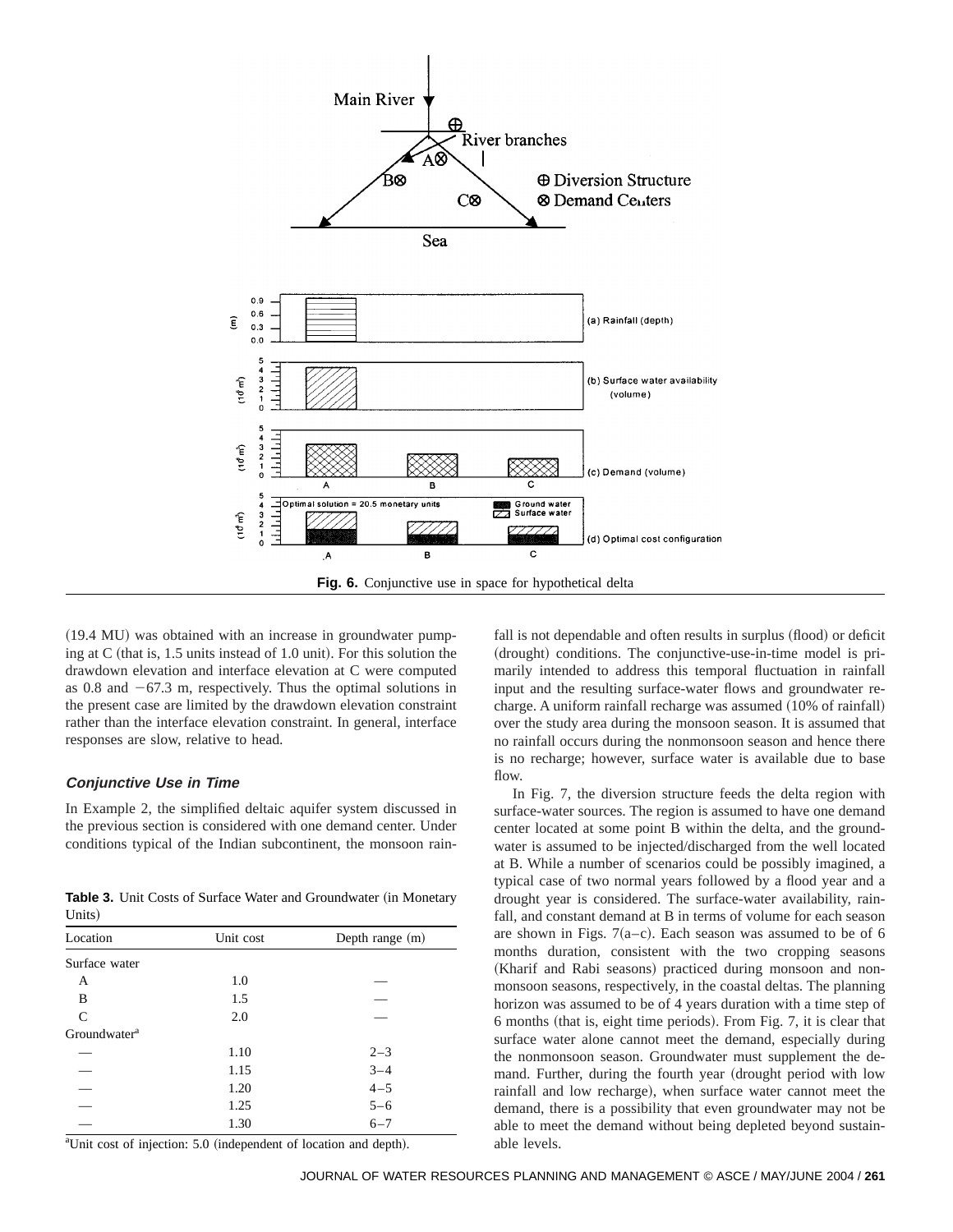

**Fig. 7.** Conjunctive use in time for hypothetical delta

The groundwater was allowed to take 10 discrete values, as in the previous example (Table 2). The drawdown, water logging, and interface depths were constrained at elevations of 1.75, 7, and  $-60$  m with respect to mean sea level, respectively. A minimum flow of 1 unit of surface water was imposed during each time period. The conjunctive-use-in-time model involves eight decision variables (eight variables of groundwater at demand point B) for the eight time periods, and hence there are a total of  $10<sup>8</sup>$  configurations. The objective function here is to minimize drawdown volume alone. This problem cannot be solved by enumeration. Therefore, the SA algorithm that embeds the SHARP model as shown in Fig. 3 was

implemented. The annealing parameters were set based on guidelines suggested by Dougherty and Marryott (1991), Press et al. (1996), and Cunha (1999). The initial temperature  $(10^8)$  was set such that more than 80% of the configurations were accepted. It was assumed that equilibrium was achieved when no improvement in solution was found over 800 (100 times the number of decision variables) iterations (or chains) at any given temperature. The temperature was reduced with a cooling ratio equal to 0.10. It was assumed that the termination criterion was met if four successive temperature reductions did not yield any improvement in the solution. The solution took nearly 90 min of CPU time on a microcomputer.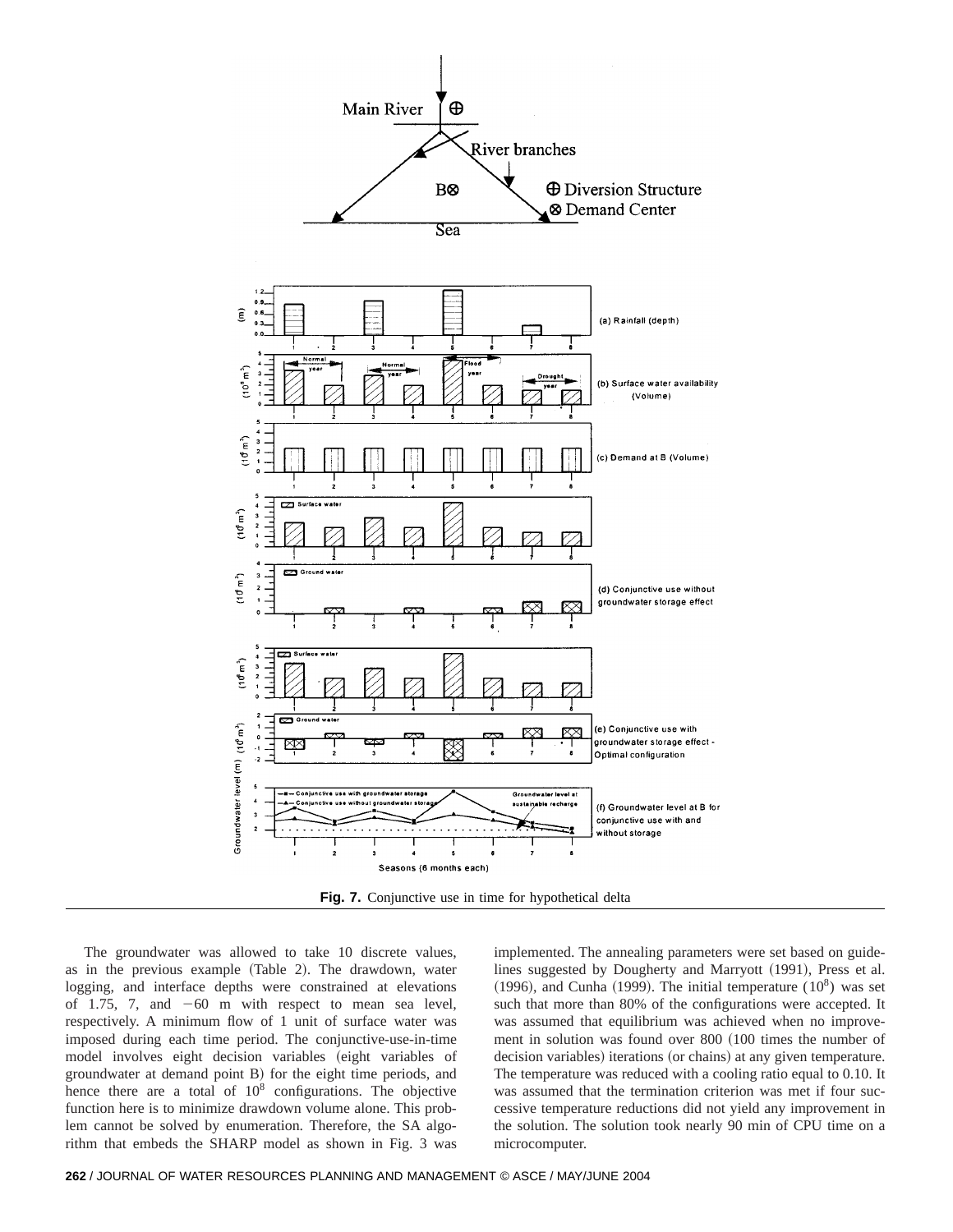Example 2 was designed such that the optimal solution was obvious and could be determined intuitively, and therefore the performance of the proposed SA-based optimization model could be evaluated. The optimal solution could be obtained in this case by inspecting the input data of Fig. 7 and Table 2. The trial solution is found by fully utilizing available surface water during each time period and maximizing injection while ensuring that supplydemand constraints are satisfied for each time period. The constraints pertaining to state variables for the trial configuration were verified separately by executing SHARP model independently and computing the drawdown volume. The resulting intuitive optimal solution is shown in Fig.  $7(e)$ . However, the solution obtained using the SA algorithm  $(Fig. 3)$ , as discussed in the previous paragraph, was suboptimal with respect to the intuitive optimal solution. The annealing parameters were modified by trial and error, with limited success. The only option left was to increase the chain length and termination criteria. However, this substantially increases the computational burden. Therefore, the SHARP model was replaced with an ANN to facilitate longer chain lengths for obtaining improved solutions.

A feed-forward, three-layer network was trained using SHARP input/output data sets. The feed-forward network with the backpropagation algorithm consisted of three layers (input, hidden, and output), as implemented in *MATLAB* (2000). The network utilizes a sigmoidal transfer function and a pure linear function. The input (decision variables) included pumpage/injection for each time period at the demand center B, and the output included the corresponding SHARP responses in terms of freshwater head and interface depth at B and the sum of drawdown volumes for the delta at the end of the eighth (last) time period. The drawdown volume was computed for each grid cell as the volume of cell above freshwater head up to ground level. For this purpose, ground level for all cells was assumed to be 10.0 m for the entire delta.

For training, nearly 2,000 feasible input/output data sets (patterns) were randomly generated using SA/SHARP code (Fig. 3) for each time period under relaxed constraints pertaining to the state variables. The relaxation was to ensure that ANN was trained over a wide range of inputs/outputs. Random integers from 1 to 10 were generated using a library function. This integer was linked to the index level of discrete variables listed in Table 2 to assign pumping/injection at the demand center B for each time period. Of the 2,000 data sets, 1,500 were used for calibration and 500 for validation. The data sets were normalized and trained with a back-propagation algorithm as implemented in *MATLAB*.

A typical architecture (supervised training) of network training for the fourth time period is shown in Fig. 8. The network has four inputs (corresponding to injections/pumpages at the end of the fourth time period at B) in the first layer, six neurons in the second hidden layer, and two outputs (corresponding to head and interface depth and at demand center  $B$ ) in the third output layer. The goal was to minimize the sum-of-square errors as discussed before. Thus, ANN weights and biases for eight training sets for the eight time periods were obtained. A small subroutine was coded to replace the SHARP model using the ANN weights and biases. The subroutine involves only matrix multiplication to compute SHARP responses at B and hence requires very little computational time.

The number of data sets or patterns required for training is generally important for ANN modeling and must be kept to a minimum. The goodness of fit  $(R^2)$  must be high and time consumed for training should be minimal. Unlike observed data that



**Fig. 8.** Architecture of three-layer feed-forward network of an artificial neural network

are prone to all types of errors (such as instrumental errors, measurement errors, etc.), the output responses to be modeled by the ANN here are generated by a physically based simulation model. As such, any number of data sets could be generated. In view of the above, the ANN mimics the SHARP model very well. This is evident from the goodness of fit for calibration  $(1,500 \text{ sets})$  and validation  $(500 \text{ sets})$ , as shown in Fig. 9. The ANN takes less than 15 min of time (on a micro PC) for each of the 8 training sets and in most cases converges in less than 25 epochs.

With the ANN as the simulator, the computational time of simulation was very small and improved solutions were obtained when compared to those using the SHARP simulator. The optimal solution was also consistent with the intuitive solution discussed previously and shown in Fig.  $7(e)$ . The optimal solution with the ANN as simulator with very long chain lengths (200 times the number of decision variables, that is,  $1,600$  takes only a few minutes on a microcomputer compared to 90 min with the SHARP simulator. The evolution of the model solution for the SA procedure with the ANN as simulator (the same annealing parameter values were used as discussed earlier) is shown in Figs. 10 and 11.

The results of the conjunctive-use-in-time model help in comparing two scenarios. The first scenario is the one mostly in practice today, wherein surface water is utilized to its maximum extent, while groundwater is used only when the demand is not met from surface-water sources. Although this practice is also con-



**Fig. 9.** Goodness of fit for typical data set using an artificial neural network (ANN) simulator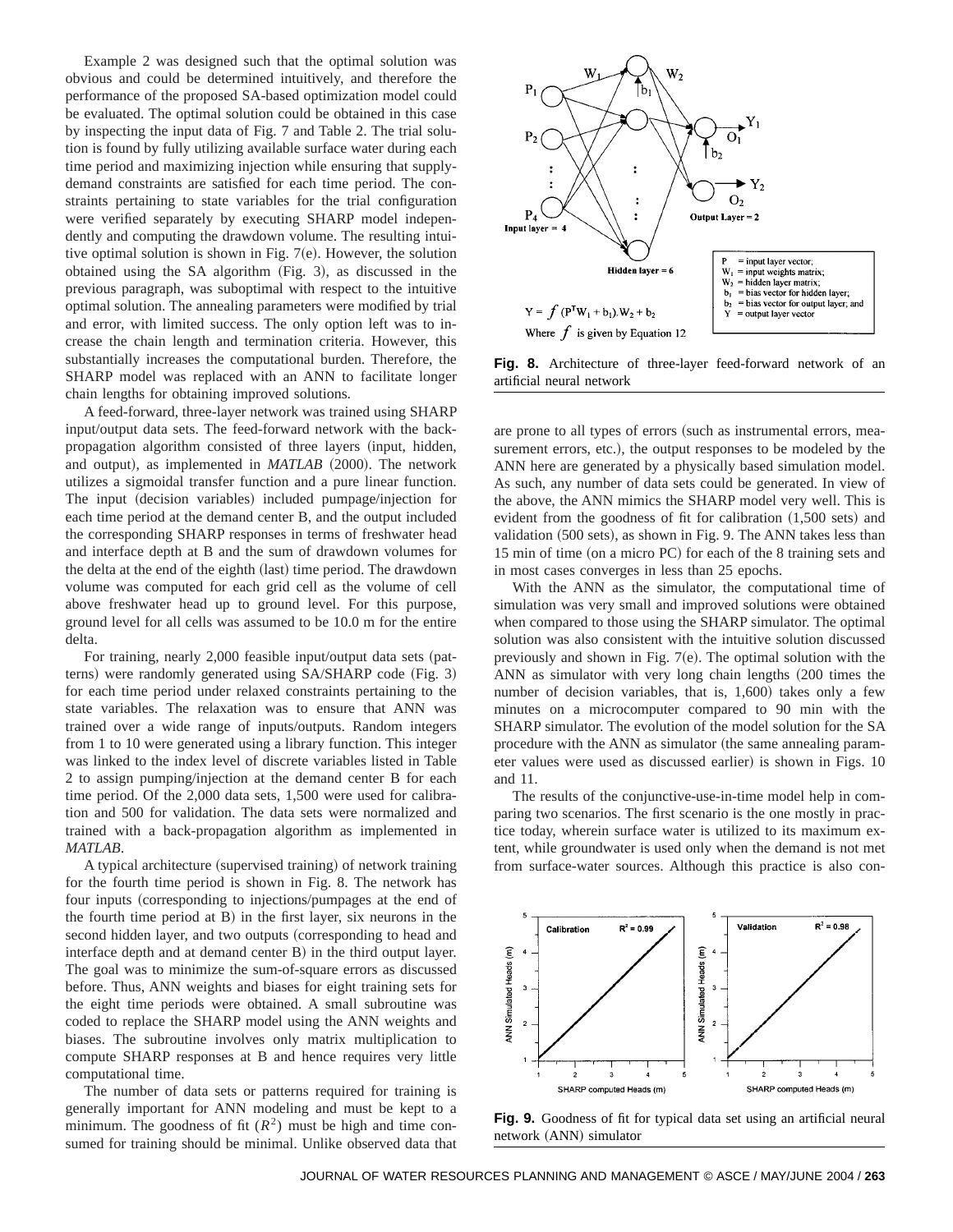

junctive use of surface water and groundwater, it involves wasting of surface water during surplus periods. The second scenario is the optimal solution obtained from the present model, which takes advantage of groundwater storage during surplus flows through injection and conjunctively allocates surface water and groundwater. The two solutions are shown in Figs.  $7(d \text{ and } e)$  for the purpose of comparison.

The two scenarios of conjunctive use with and without groundwater storage as shown in Fig.  $7(f)$  must be viewed in the context of sustainability. The groundwater levels at demand center B for conjunctive use without groundwater storage fall below permissible levels of sustainable recharge (arbitrarily assumed here as  $2.0 \text{ m}$ ) by the end of the planning horizon and normally should not be acceptable. In other words, no feasible solution is possible without depleting groundwater storage below acceptable levels. On the other hand, groundwater levels for conjunctive use with groundwater storage as proposed in the present model ensure that all constraints are met in space and time on a sustainable basis  $[Fig. 7(f)].$ 

The model results are sensitive to the aquifer parameters. Modification of the aquifer parameters affects head and interface depth (state variables) and hence the feasible domain. Numerical experimentation has shown that the drawdown volume objective decreases with an increase in porosity and with a decrease in hydraulic conductivity. Therefore the proposed methodology is suitable to coastal deltas of east India that exhibit silty-clayey soils (with high porosity and low conductivity) such that groundwater is conserved during surplus periods and utilized later during drought periods. Further, the methodology could be formulated with shorter time steps (for example, 4 months) to raise a third crop during the year. This, however, could be more meaningful for sandy soils where storing water underground becomes more difficult because stored groundwater may drain into the sea any-



**Fig. 11.** Evolution of percentage of acceptance with temperature

way. In other words the planning horizon for conjunctive use in time must be consistent with aquifer properties.

#### **Conjunctive Use in Space and Time**

In Example 3, the real problems invariably come under the domain of conjunctive use in space and time. The space-time model has two objectives: To minimize the cost as well as to obtain the drawdown volume objective. In this case, as the number of variables and constraints is much more, resulting in a phenomenal increase in computational time. Thus the SA algorithm using the SHARP simulator is not practical unless the equilibrium and termination criterion are kept very small, which may lead to suboptimal solutions. The input data set is a combination of the previous two examples and is shown in Figs.  $12(a-c)$ . The range of discrete variables also remains the same as in Table 2. The demand center locations, constraints, and cost coefficients of Example 1, and the temporal variations in rainfall and the resulting surface flows during eight time periods and groundwater recharge, as in Example 2, were adopted. Thus, for illustration of the space-time model, three demand centers and eight time periods were considered (combination of examples 1 and 2). The demand was varied in space but was kept constant with respect to time, while a minimum surface-water flow of 0.5 units was ensured at each location and time step.

Considering the computational burden involved, the SHARP inputs/outputs for nearly 5,000 feasible configurations were used for ANN training using *MATLAB* for the eight time periods, on lines similar to those discussed in the previous section. The input included pumpage/injection for each time period. The output included SHARP responses in terms of heads (at locations A, B, and  $C$ ), interface depth (at location  $C$ ), and drawdown volume for the delta at the end of the eighth time period. Thus eight sets of ANN weights and biases were obtained corresponding to eight time periods. The ANN simulations stood justified with high correlations  $(0.98-0.99)$  and  $R^2$   $(0.96-0.98)$  values for calibration for all eight data sets.

The SA algorithm incorporated an ANN as the simulator to determine the optimal configurations, and the annealing parameters were set as in the previous section. Since the space-time model involves two objectives, one of them was imposed as an additional constraint such that the results could be interpreted from the tradeoff curve. Several optimal solutions were obtained by minimizing the drawdown volume objective while imposing the cost objective as a constraint. Arriving at a tradeoff curve involves stringent constraints. The tradeoff curve for this case is presented in Fig.  $12(f)$ . The midpoint of the tradeoff curve is most difficult to optimize and takes 2.5 h of CPU time on the microcomputer with a chain length set at  $1,200$  iterations (that is, 50) times the number of decision variables) and termination criteria at 4. The end points take only a few minutes, even with longer chain lengths of 2,400, since only one objective is optimized. The other points take intermediate computational time.

Point *X* on the tradeoff curve [Fig.  $12(f)$ ] corresponds to the minimum drawdown volume objective, unconstrained by the cost objective. The optimal configuration for surface and groundwater allocations corresponding to point  $X$  are shown in Figs. 12 $(d$  and e). Similarly, point *Y* was optimized for the cost objective, unconstrained by the drawdown objective. For each time period the optimal allocation of surface and groundwater for points *X* and *Y* are also listed in Table 4.

The explanation for point *X* in Fig. 12(f) and Table 4 is as follows. The surface-water allocation [Fig.  $12(d)$ ] during the first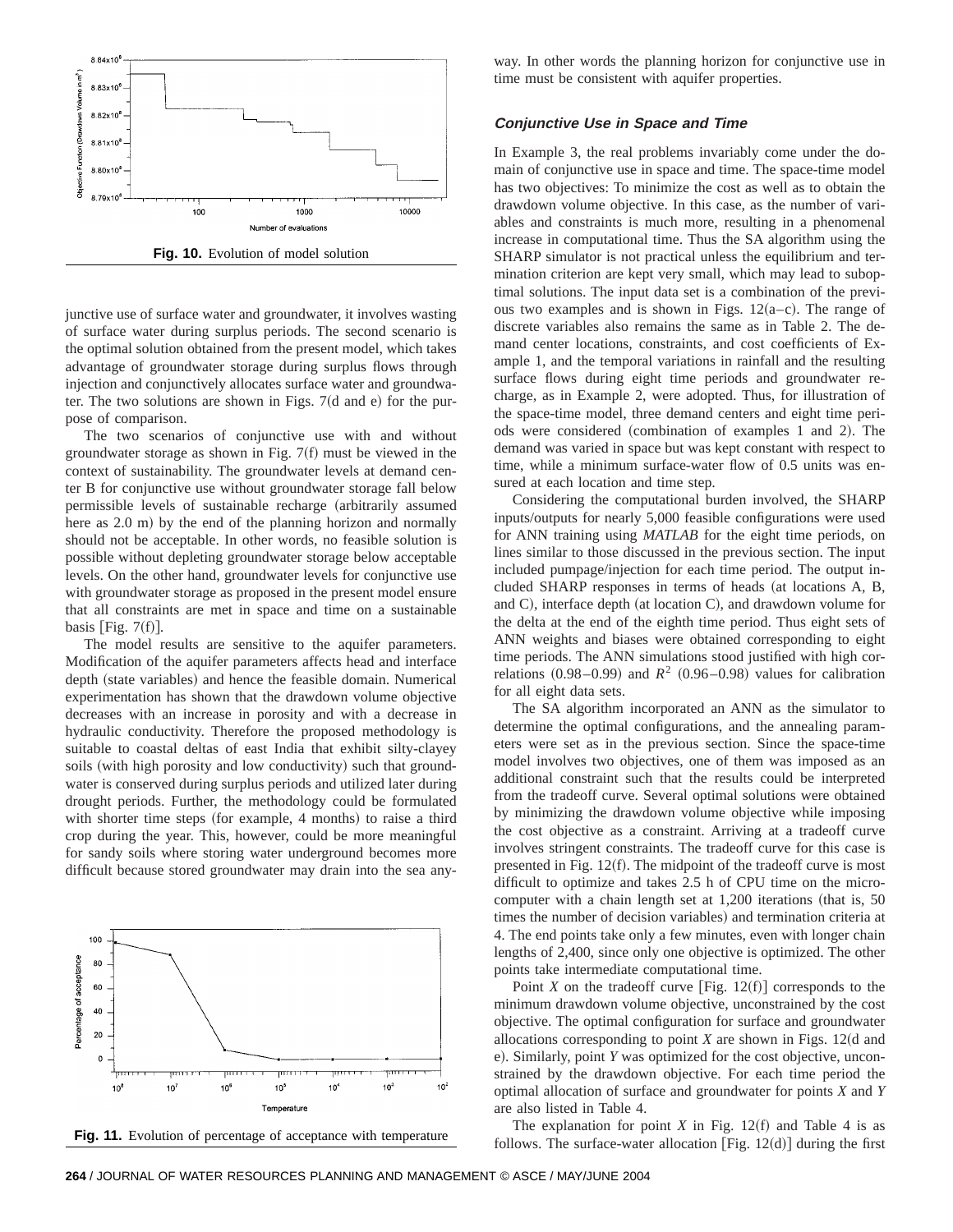

**Fig. 12.** Conjunctive use in space and time for hypothetical delta

time period (or season) at A, B, and C locations is  $0.5$ ,  $2.0$ , and 1.0 unit, respectively. For the same time period the groundwater extraction (or injection shown with a negative sign) is  $0.5, -1.0$ , and  $-0.5$  units, respectively [Fig. 12(e)]. Thus the demand, supply, and minimum flow constraints at the three locations are satisfied during the period. Similarly the constraints are satisfied for the remaining time periods. The SHARP constraints pertaining to state variables were also verified independently in space and time for the optimal configuration.

At *X*, the management model tries to fully utilize surface water during all time periods and inject surplus surface water to the groundwater reservoir that could be used at later time periods. In other words, the model at *X* maximizes groundwater reserves as in Example 2 (conjunctive use in time) but results in high cost involving groundwater injection. On the other hand, point  $Y$  (as evident from Table 4) corresponds to the minimum cost solution, as emphasized in Example 1 (conjunctive use in space) but involves wastage of available surplus surface water during the 1st, 3rd, and 5th time periods. The relative cost of surface and groundwater fixes the optimal cost configuration with little or no room for injection involving high cost. Table 4 shows the minimum cost configuration  $($ for point *Y* $)$  with no injection to the groundwater reservoir. Thus the tradeoff curve enables the decision maker to prioritize be-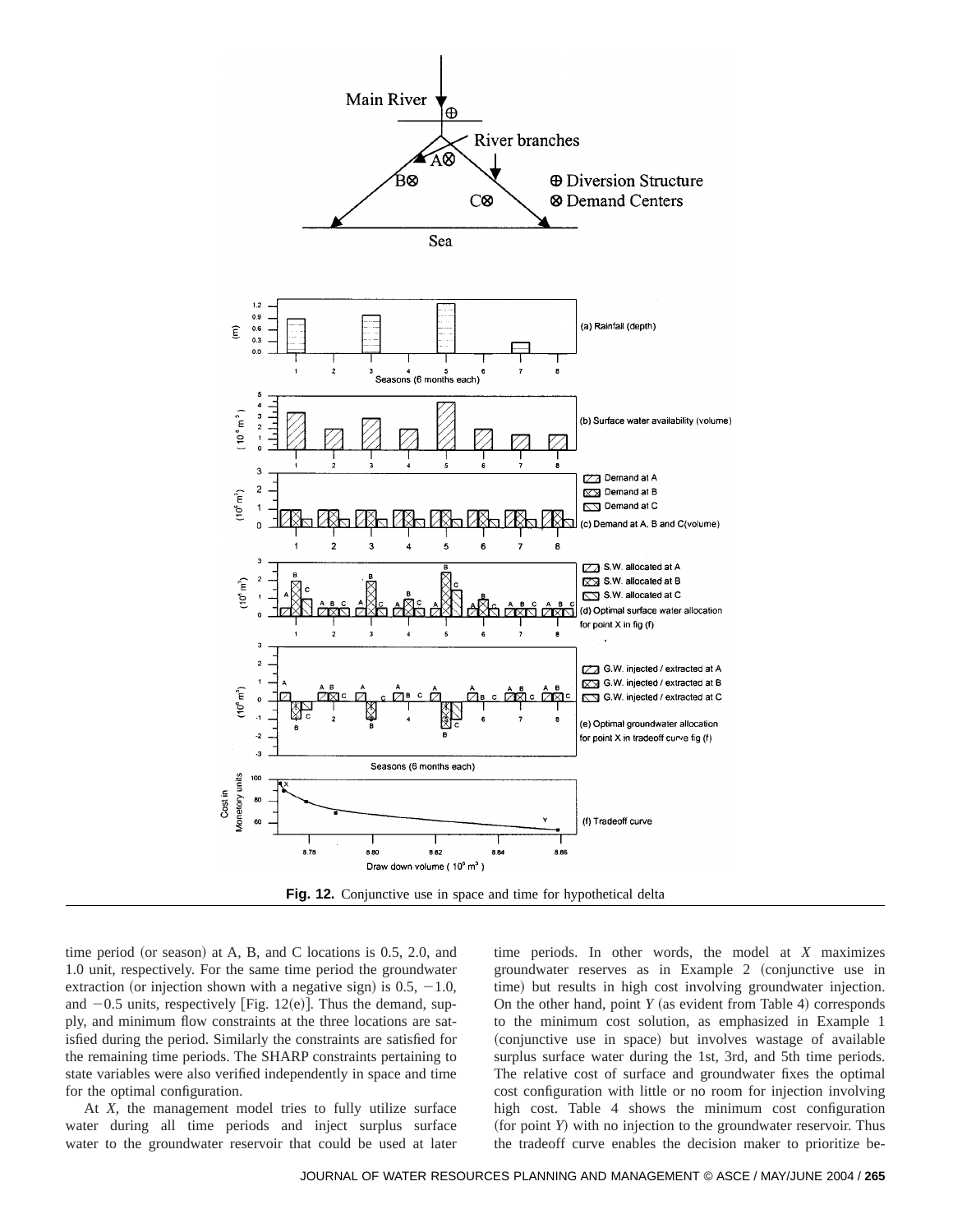| <b>Table 4.</b> Optimal Allocation of Surface and Groundwater in Volume         |      |                                           |                                |                  |      |               |        |      | (Million Cubic Meters)—Conjunctive-Use-in-Space-and-Time Model |                |                 |                                             |                    |                 |           |                    |                          |           |                                             |          |                   |                                                    |
|---------------------------------------------------------------------------------|------|-------------------------------------------|--------------------------------|------------------|------|---------------|--------|------|----------------------------------------------------------------|----------------|-----------------|---------------------------------------------|--------------------|-----------------|-----------|--------------------|--------------------------|-----------|---------------------------------------------|----------|-------------------|----------------------------------------------------|
| ime periods (seasons)                                                           |      |                                           |                                |                  |      |               |        |      |                                                                |                |                 |                                             |                    |                 |           |                    |                          |           |                                             |          | ∝                 |                                                    |
| Surface water availability                                                      |      |                                           |                                |                  |      |               |        |      | $\frac{1}{2}$                                                  |                |                 |                                             |                    |                 |           |                    |                          |           |                                             |          |                   |                                                    |
| ocation                                                                         |      | B A B                                     |                                |                  | ∢    | $\mathbf{r}$  | $\cup$ | ⋖    | $\mathbf{r}$                                                   | $\cup$         | $\triangleleft$ | $\approx$                                   | $\circ$            | $\triangleleft$ | $\approx$ |                    | ⋖                        | $\approx$ | $\cup$                                      | ⋖        | $\mathbf{\Omega}$ | $\cup$                                             |
| Minimum drawdown volume objective (corresponding to point X on trade off curve) |      |                                           |                                |                  |      |               |        |      |                                                                |                |                 |                                             |                    |                 |           |                    |                          |           |                                             |          |                   |                                                    |
| Demand                                                                          |      | $1.0$ 1.0 0.5 1.0 1.0 0.5                 |                                |                  |      | $1.0$ 1.0     | 0.5    | 1.0  | 1.0                                                            |                | 1.0             | 1.0                                         | $\widetilde{0}$ .5 | 1.0             | 1.0       | $\widetilde{c}$ :0 | 1.0                      | 1.0       | $\overline{0.5}$                            | 1.0      | 1.0               |                                                    |
| Surface water                                                                   |      | $0.50$ $2.00$ $1.00$ $0.50$ $0.50$ $0.50$ |                                |                  | 0.50 | 2.00          | 0.50   | 0.50 | $1.00\,$                                                       | $0.50$<br>0.50 | 0.50            | 2.50                                        | 1.50               | 0.50            | 1.00      | 0.50               | 0.50                     | 0.50      | 0.50                                        | $0.50\,$ | 0.50              | $\begin{array}{c} 0.5 \\ 0.50 \\ 0.00 \end{array}$ |
| Groundwater extraction                                                          | 0.50 |                                           |                                | $0.50$ 0.50 0.00 | 0.50 |               | 0.00   | 0.50 | 0.00                                                           | 0.00           | 0.50            | $\overline{\phantom{a}}$                    | $\bigg $           | 0.50            | 0.00      | 0.00               | 0.50                     | 0.50      | 0.00                                        | 0.50     | 0.50              |                                                    |
| Groundwater injection                                                           |      | $-1.00$ 0.50                              | $\begin{array}{c} \end{array}$ |                  |      | $\frac{8}{1}$ |        |      |                                                                |                |                 | 1.50                                        | 1.00               |                 |           |                    |                          |           |                                             |          |                   |                                                    |
| Minimum cost objective (corresponding to point Y on trade-off curve)            |      |                                           |                                |                  |      |               |        |      |                                                                |                |                 |                                             |                    |                 |           |                    |                          |           |                                             |          |                   |                                                    |
| Surface water                                                                   |      | $0.50$ 1.00 0.50 1.00 0.50 0.50           |                                |                  |      | $0.50$ 0.50   | 0.50   | 0.50 | 0.50                                                           | 0.50           | 1.00            |                                             | 0.50               | 1.00            | 0.50      | 0.50               |                          |           |                                             | 0.50     | 0.50              |                                                    |
| Groundwater extraction 0.50 0.00 0.00 0.00 0.50 0.00                            |      |                                           |                                |                  |      | $0.50$ $0.50$ | 0.00   | 0.50 | 0.50                                                           | 0.00           | 0.00            | $\begin{array}{c} 0.50 \\ 0.50 \end{array}$ | 0.00               | 0.00            | 0.50      | 0.00               | $0.50$ 0.50<br>0.50 0.50 |           | $\begin{array}{c} 0.50 \\ 0.00 \end{array}$ | 0.50     | 0.50              | $0.50$<br>$0.00$                                   |
|                                                                                 |      |                                           |                                |                  |      |               |        |      |                                                                |                |                 |                                             |                    |                 |           |                    |                          |           |                                             |          |                   |                                                    |

tween cost and conservation of groundwater (drawdown volume) for the simple case of three demand centers and eight time periods.

#### **Computational Time Reduction**

Although enumeration or brute-force methods guarantee global optimal solutions for nonconvex combinatorial problems, this is not practically possible with presently available computing power. The SA procedure with SHARP as the simulator introduces a computational time burden that has two distinct components. The first component is due to the time consumed by the simulator (function calls). This can be reduced to near zero with the ANN as simulator. The second component is the average time consumed for generating a feasible configuration until equilibrium and termination criteria are met. This is significantly reduced through efficient algorithmic guidance in two stages:  $(1)$  A procedure for generating a configuration that is always feasible; and  $(2)$ a perturbation procedure called genetic rearrangement (or excursion limiting). At the initial temperature the number of iterations is large, mainly due to infeasible solutions, while at the final temperature the uphill moves are too many. The sum of the first two components put together and multiplied by the total number of iterations (or chains) determines the total CPU time. The total number of iterations depends on the problem tackled and on the annealing parameters. Therefore, the CPU time is known only after the actual model run.

It is clear that the ANN can only reduce the computational burden arising from the first component but can do little in respect of the second, besides thermal equilibrium and termination criteria inherent to the SA procedure. Therefore, the proposed methodology has no limitation in terms of the areal extent of deltas, since the ANN virtually reduces the time taken by the simulator to near zero. However, the restriction is imposed in terms of the number of decision variables and constraints implied in all large delta systems.

The writers' experience in the course of developing the model showed that a shorter chain length of about 20 to 30 times the number of decision variables was generally adequate. The improvement in the solution thereafter was mostly marginal; Dougherty and Marryott (1991) also mentioned this in their paper. However, for the third example (conjunctive use in space and time), chain lengths of 100 times the number of decision variables were adopted in arriving at near-optimal solutions in the present study, except for the midpoint of the tradeoff curve where the chain length was limited to 50 times the number of decision variables (due to stringent constraints). The role of the perturbation procedure in most cases was found to be relatively small in terms of computational time and marginal in terms of objective function improvement.

While the ANN reduces the computational burden in terms of time and facilitates longer chain lengths and tighter constraints, it reduces the overall efficiency (with respect to global optimum) of the model. This is a result of the fact that the ANN mimics the SHARP model imperfectly, which in turn also mimics the real physical system. Although the simulations by the ANN are very good, the reproduction cannot be exactly the same, resulting in a slightly altered feasible domain that may or may not contain the optimal solution obtained with SHARP as the simulator. Johnson and Rogers (2000) have, however, concluded that the ANN virtually replaces the full model. This is indeed true only within the range of input values for which the ANN is trained, but not otherwise as an extrapolator (ASCE 2000). In general, there will be